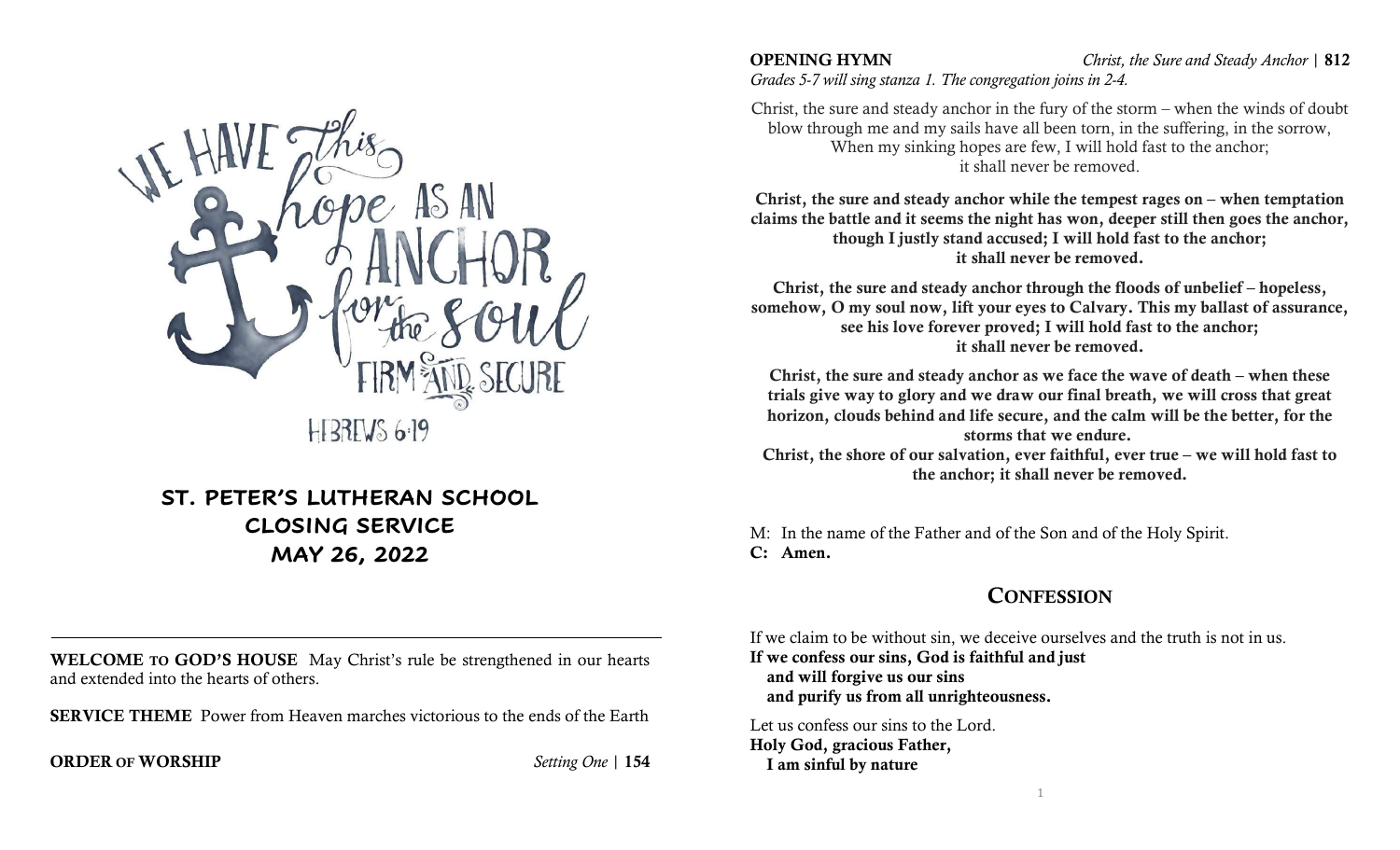and have sinned against you in my thoughts, words, and actions.

I have not loved you with my whole heart;

I have not loved others as I should.

I deserve your punishment both now and forever.

But Jesus, my Savior, paid for my sins

with his innocent suffering and death.

Trusting in him, I pray: God, have mercy on me, a sinner.

Our gracious Father in heaven has been merciful to us. He sent his only Son, Jesus Christ, who gave his life as the atoning sacrifice for the sins of the whole world. Therefore, as a called servant of Christ and by his authority, I forgive you all your sins in the name of the Father and of the + Son and of the Holy Spirit. Amen.

### LORD, HAVE MERCY

In peace let us pray to the Lord. Lord, have mercy.

For the peace from above and for our salvation, let us pray to the Lord. Lord, have mercy.

For the peace of the whole world, for the well-being of the Church of God, and for the unity of all, let us pray to the Lord. Lord, have mercy.

For this holy house and for all who offer here their worship and praise, let us pray to the Lord.

Lord, have mercy.

Help, save, comfort, and defend us, gracious Lord. Amen.

The Lord be with you. And also with you.

#### Let us pray.

Lord Jesus, King of glory, on this day you ascended far above the heavens, and at God's right hand you rule the nations. Leave us not alone, we pray, but grant us the Spirit of truth that, at your command and by your power, we may be your witnesses in all the world; for you live and reign with the Father and the Holy Spirit, one God, now and forever.

Amen.

### FIRST LESSON Acts 1:1-11

Jesus ascends to rule over all things as his Church serves as his witnesses.

I wrote my first book, Theophilus, about everything Jesus began doing and teaching <sup>2</sup>until the day he was taken up, after he had given instructions through the Holy Spirit to the apostles he had chosen. <sup>3</sup>After he had suffered, he presented himself alive to the apostles with many convincing proofs. He appeared to them over a period of forty days and told them things about the kingdom of God.

<sup>4</sup>Once, when he was eating with them, he commanded them, "Do not depart from Jerusalem, but wait for what the Father promised, which you heard from me. <sup>5</sup>For John baptized with water, but you will be baptized with the Holy Spirit not many days from now."

<sup>6</sup>So when they were together with him, they asked, "Lord, is this the time when you are going to restore the kingdom to Israel?"

 ${}^{7}$ He said to them, "It is not for you to know the times or seasons that the Father has set by his own authority. <sup>8</sup>But you will receive power when the Holy Spirit has come upon you, and you will be my witnesses in Jerusalem, in all Judea and Samaria, and to the ends of the earth."

<sup>9</sup>After he said these things, he was taken up while they were watching, and a cloud took him out of their sight. <sup>10</sup>They were looking intently into the sky as he went away. Suddenly, two men in white clothes stood beside them. <sup>11</sup>They said, "Men of Galilee, why are you standing here looking up into the sky? This same Jesus, who has been taken up from you into heaven, will come back in the same way you have seen him go into heaven."

The Word of the Lord. Thanks be to God.

The children of St. Peter's will sing the Psalm.

**PSALM OF THE DAY** God Has Gone Up with a Shout | 47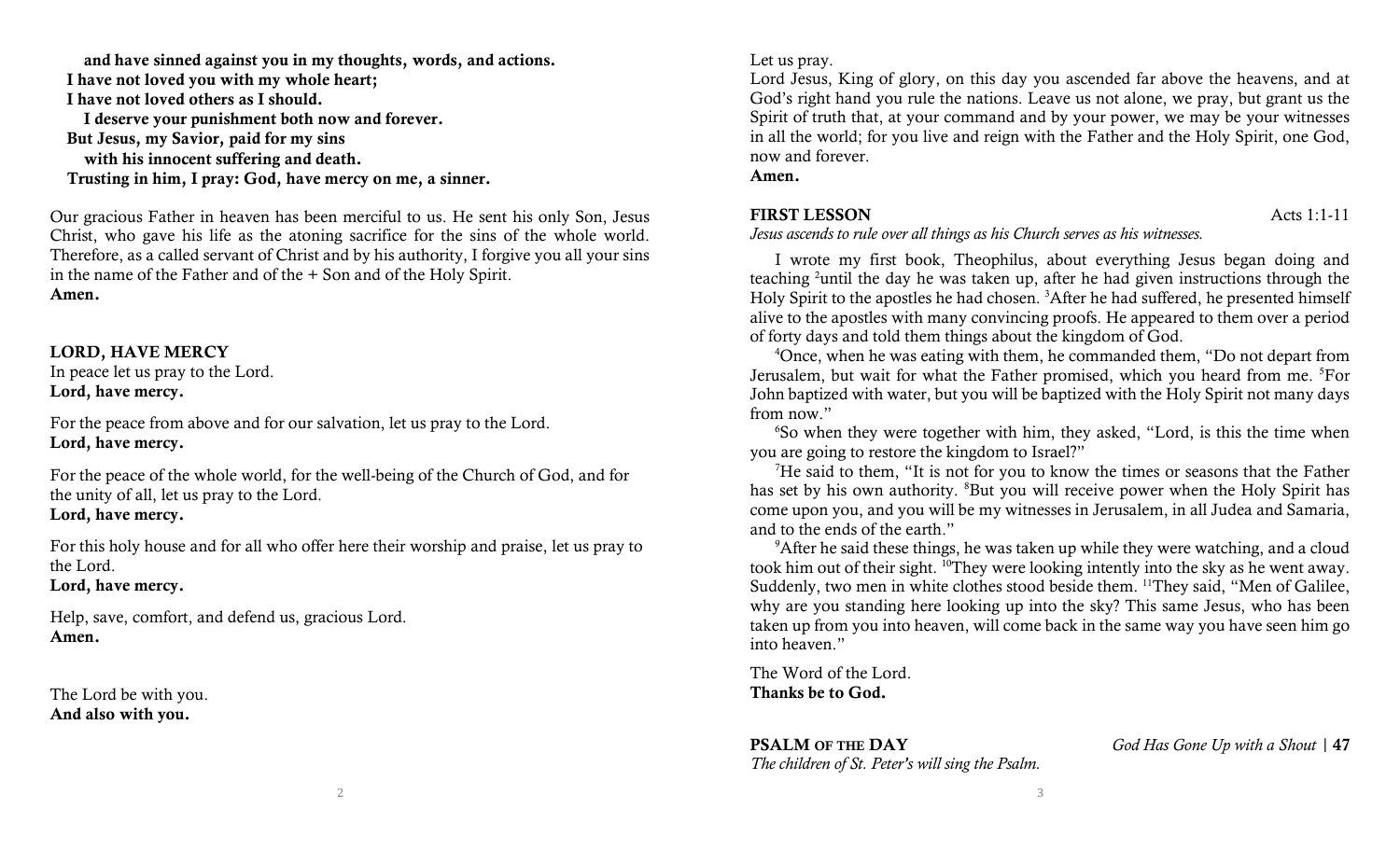Refrain: God has gone up with a shout, the LORD with the sound of the trumpet.

Clap your hands, all you nations; shout to God with cries of joy. For the LORD Most High is awesome, the great King over all the earth. God reigns over the nations; God is seated on his holy throne. Refrain

God has ascended amid shouts of joy, the LORD amid the sounding of trumpets. Sing praises to God, sing praises; sing praises to our King, sing praises. For God is the King of all the earth; sing to him a psalm of praise. Glory be to the Father and to the Son and to the Holy Spirit, as it was in the beginning, is now, and will be forever. Amen. Refrain

#### SECOND LESSON Revelation 19:11-16

St. John sees the ascended Lord as a warrior riding on a white horse fighting against all those who oppose Christ's gospel and his church.

I saw heaven standing open, and there was a white horse! Its rider is called Faithful and True, and he judges and makes war in righteousness. <sup>12</sup>His eyes are like blazing flames, and on his head are many crowns. He has a name written on him, which no one knows except he himself. <sup>13</sup>He is also clothed in a garment that had been dipped in blood, and his name is the Word of God. <sup>14</sup>The armies in heaven, which were clothed with white, clean, fine linen, were following him on white horses. <sup>15</sup>Out of his mouth comes a sharp sword with which to strike down the nations. He will shepherd them with an iron staff. He himself is going to trample the winepress of the fierce anger of the Almighty God. <sup>16</sup>On his garment and on his thigh this name is written: King of Kings and Lord of Lords.

The Word of the Lord. Thanks be to God.

GRADES K-8 "We Have Sure Hope" by Dale Witte

We have sure hope in Christ, our Lord and Savior, Jesus who died and rose to set me free. He suffered all, was tempted, tried, yet vanquished sin, death, and hell – so great His love for me.

We have sure hope in every single promise since God first spoke to Satan and to Eve: "Fierce enmity will separate your offspring. He'll crush your head, and you will strike his heel."

We have sure hope, yet when our hope seems distant we walk by faith and not by what we see.

God sent a ram – the sacrifice for Isaac. God sent a lamb – His sacrifice for me!

We have sure hope, in Christ, our mighty anchor, who holds me fast throughout life's raging sea. God promised rest in mansions of His glory – come quickly Lord! My soul waits patiently!

### GOSPEL Luke 24:44-53

#### Before he ascends, Jesus promises to send the disciples power from heaven to carry out his mission.

He said to them, "These are my words, which I spoke to you while I was still with you: Everything must be fulfilled that is written about me in the Law of Moses, the Prophets, and the Psalms."

<sup>45</sup>Then he opened their minds to understand the Scriptures. <sup>46</sup>He said to them, "This is what is written and so it must be: The Christ will suffer and rise from the dead on the third day, <sup>47</sup>and repentance and forgiveness of sins will be preached in his name to all nations, beginning from Jerusalem. <sup>48</sup>You are witnesses of these things. <sup>49</sup>Look, I am sending you what my Father promised. But stay in the city until you are clothed with power from on high."

 $50$ He led them out as far as the vicinity of Bethany. He lifted up his hands and blessed them. <sup>51</sup>And while he was blessing them, he parted from them and was taken up into heaven. <sup>52</sup>So they worshipped him and returned to Jerusalem with great joy. <sup>53</sup>They were continually in the temple courts, praising and blessing God. Amen.

The Gospel of the Lord. Praise be to you, O Christ!

GRADES PREK-7 "Lift High the Cross"

Refrain: Lift high the cross; the love of Christ proclaim Till all the world adore his sacred name.

Come, Christians, follow where our captain trod, Our king victorious, Christ the Son of God. Refrain

Led on their way by this triumphant sign, The hosts of God in conqu'ring ranks combine. Refrain.

> So shall our song of triumph ever be: Praise to the Crucified for victory. Refrain.